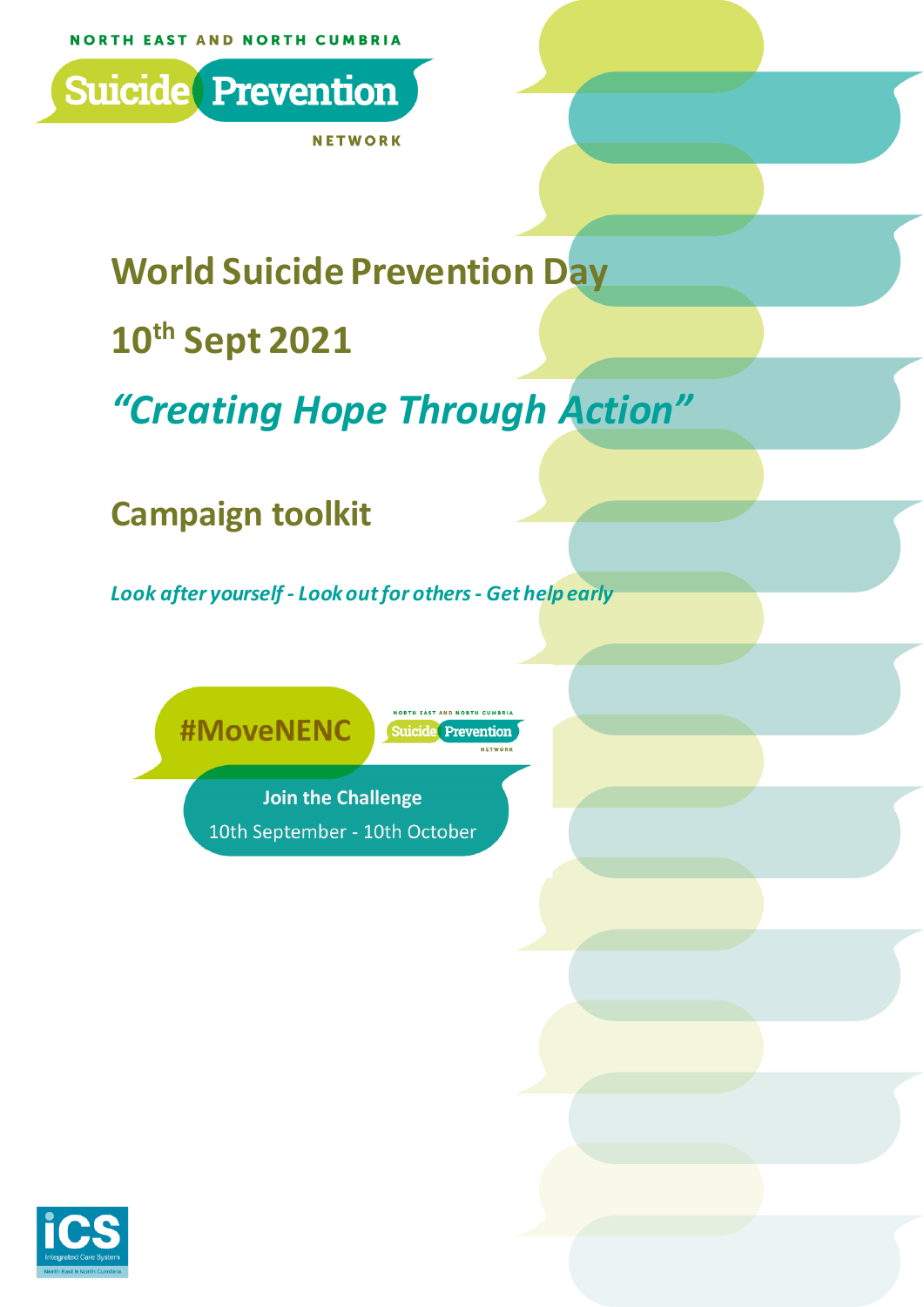## **About the NENC Suicide Prevention Network**

Guided by national policy and based on evidence of how best to prevent suicide and promote wellbeing and resilience, the aim of the North East and North Cumbria Suicide Prevention Network is to work together to take action to reduce suicide, so that fewer people die by suicide and we improve support for those affected.

#### **Our aims:**

- Promote wellbeing and resilience.
- Reduce the number of suicides, including in high-risk groups, across the North East and North Cumbria.
- Reduce the incidence of self-harm and repeated self-harm.
- Reduce the impact of self-harm and suicide.
- Reduce the stigma of self-harm and suicide.

The Network consists of professionals from the NHS, public health, local authorities, police, prisons, third sector organisations, other relevant stakeholders, and individuals with lived experience of suicide. It is overseen by a regional Core Leadership Group, which reports to the North East and North [Cumbria Integrated Care System](https://www.northeastandnorthcumbriaics.nhs.uk/) (ICS) Mental Health Steering Group. Network members work collaboratively to coordinate, support and monitor suicide prevention activity across the region, with the ambition to do everything possible to reduce suffering and prevent all suicides, and to reduce the impact where this does happen.

## **Key information about suicide prevention – why is this a priority?**

- Over **6,000** people die by suicide in the UK each year. Approx. three-quarters of these deaths are among men.
- Suicide is the **leading cause of death** in males age 20-49 years. Self-harm is a known risk factor for suicide and is particularly high in younger age groups and women.
- The devastating **impact of suicide** to the individual, their family and friends, colleagues and wider community is immeasurable.
- The majority of people who feel suicidal **do not actually want to die** they do not want to live the life they have.
- Often, feeling actively suicidal is **temporary**, even if someone has been feeling low, anxious or struggling to cope for a long period of time. This is why getting the **right kind of support** at the right time is so important.
- **1 in 5 people** have thought about suicide at some time in their life. And not all people who die by suicide have mental health problems at the time they die.
- Talking to someone about suicide will not give them the idea to try it. By asking someone directly about suicide, you give them permission to tell you how they feel. Evidence shows asking someone if they're suicidal can protect them. **Reaching out can save a life.**
- We believe that every **suicide is preventable** if we work together to enable timely and evidence-based interventions.



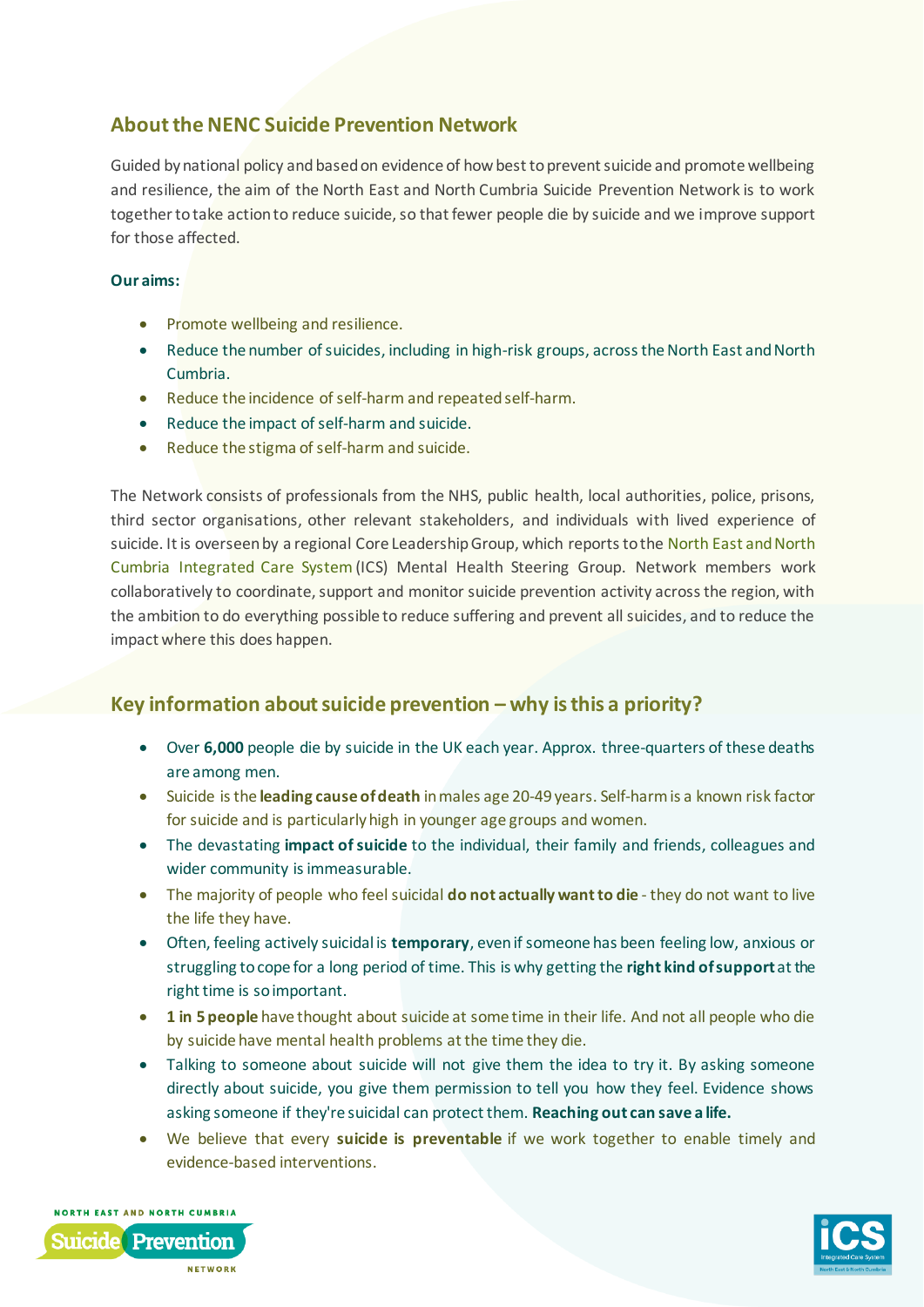## **Supporting World Suicide Prevention Day responsibly**

World Suicide Prevention Day (WSPD), observed on 10<sup>th</sup> September each year, is an opportunity for all sectors of the community – the public, charitable organisations, researchers, clinicians, practitioners, politicians and policy makers, volunteers, those bereaved by suicide, other interested groups and individuals – to join with the [International Association for Suicide Prevention \(IASP\)](https://www.iasp.info/) to focus public attention on the needs of people at risk of suicide, suicide attempt survivors and people bereaved by suicide, with diverse activities to promote understanding about suicide and highlight effective prevention activities.

Naturally, as in 2020, WSPD this year will be held in the context of the Covid-19 pandemic and the additional emphasis on mental health and wellbeing which this has led to in the last 18 months. It is a good opportunity to share some positive messages and advice for people to look after themselves and others, but it is equally important not to imply an increased risk of suicide as a result of the difficult situations people may have been faced with.

#### **The following guidance is offered by the Samaritans, which we advise should be adhered to when planning your coverage for WSPD:**

- Focus on the **potential mental health risks** of the ongoing pandemic, recognise the importance of supporting people's mental health and wellbeing needs at this time, and ensure people are signposted to sources of support if they are distressed.
- Use the opportunity presented by WSPD to encourage people to **connect with each other**, and with activities they can enjoy safely, to help them manage their mental health and give people hope.
- Please do not directly reference suicide as an inevitable consequence of the pandemic, and avoid making any assumptions or predictions about the potential impact on suicide rates. This risks over-simplifying the issue – remember that **suicide is extremely complex** and seldom the result of a single factor.
- **Avoid sensationalising suicide** by inadvertently promoting the idea that suicidal behaviour is becoming a common response to the difficulties people are facing as a result of Covid-19.

Please be mindful of this, especially when interacting with the public on social media. There will be lots of people who are keen to engage with the topic for WSPD, but won't always be aware of the risks involved if they don't have the knowledge of how to do this safely.

If you do have any contact with the media on behalf of your own organisation, remind them of the wider [Samaritans Media Guidelines,](https://www.samaritans.org/about-samaritans/media-guidelines/) and encourage them to include sources of support in any coverage.



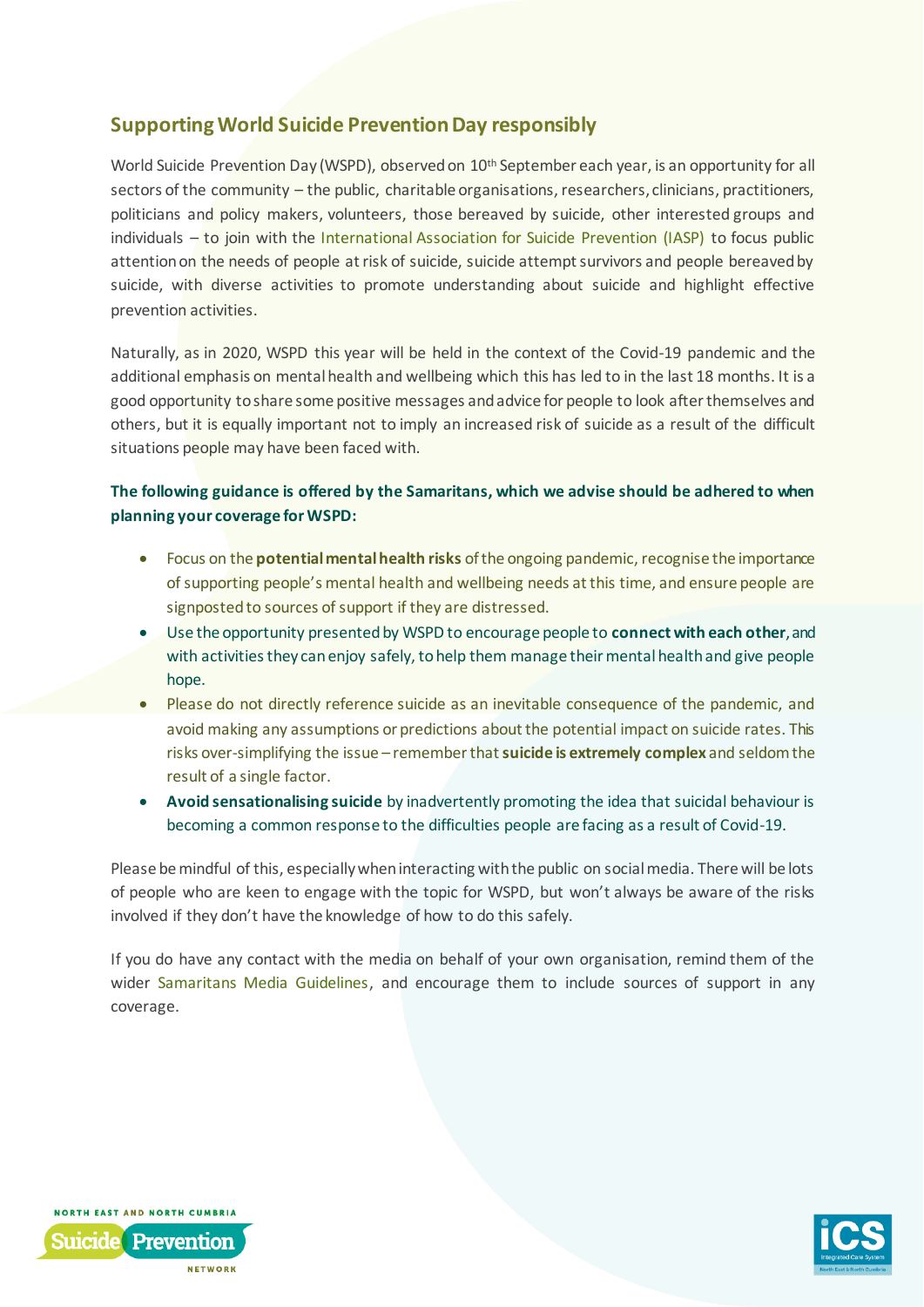## **Suggested social media posts**

We recommend posting on your social media channels about WSPD from Monday 6<sup>th</sup> September, to raise awareness of the upcoming event in advance of the day itself on the 10<sup>th</sup>. We would encourage retweeting and sharing of posts from other Network member organisations to help amplify the key messages, along with the **National Suicide Prevention Alliance** (@NSPA\_UK), of which our Network is a member.

This year's international theme set by the IASP is **Creating Hope Through Action**, and we will be sharing stories of hope and recovery from people with lived experience of being suicidal on the Suicide Prevention Network website. These can be widely shared to support the suggested content below.

#### **Content will focus on three key themes:**

- **Look after yourself** are you ok?
- **Look out for others** worried about someone?
- **Get help early** what support is available?

In addition to our key messages, we will be using the opportunity to promote our **#MoveNENC** Challenge, which will run from 10<sup>th</sup> September until World Mental Health Day on 10<sup>th</sup> October. Information about the challenge is available on our website and we encourage as much participation from our Network members as possible!

A suggested plan of content with template Tweets is below. You can complement these with relevant content/links from your own organisation, orshare the same messages to Facebook or Instagram. The Network can be tagged on Twitter, Instagram and Facebook **@StopSuicideNENC** and we can share members' posts.

A selection of graphics to support these messages is available to download from our website [www.stopsuicidenenc.org](http://www.stopsuicidenenc.org/). Our key message **animation videos** are shareable from YouTube, accessible via our website here: [https://www.stopsuicidenenc.org/campaign-toolkit/our-key-message](https://www.stopsuicidenenc.org/campaign-toolkit/our-key-message-animations/)[animations/.](https://www.stopsuicidenenc.org/campaign-toolkit/our-key-message-animations/) Further **WSPD graphics** including a selection of infographics can be found on the IASP websit[e https://www.iasp.info/wspd2021/](https://www.iasp.info/wspd2021/)

#### **Monday 6 th September**

- This week marks World Suicide Prevention Day, so along with @StopSuicideNENC we will be focusing on how to look after yourself and others to play an active part in suicide prevention #WSPD
- Take the @Zer0Suicide free online suicide prevention training to give you the skills to have open conversations that could save a life:<https://www.zerosuicidealliance.com/training> @StopSuicideNENC #WSPD

#### **Tuesday 7 th September**



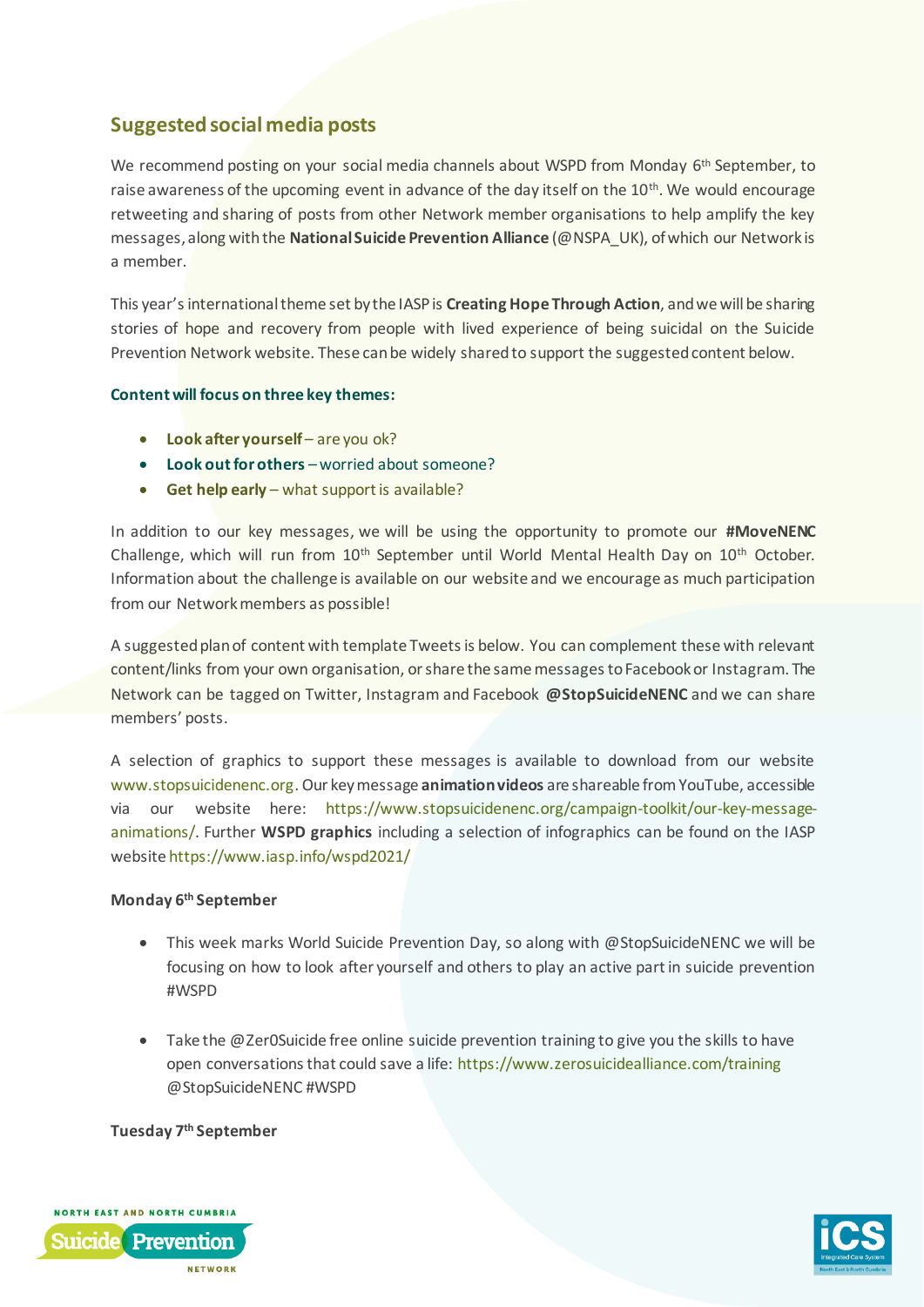- Ahead of World Suicide Prevention Day on Friday, why not join the #MoveNENC Challenge and donate your miles to raise awareness of suicide preventio[n www.stopsuicidenenc.org](http://www.stopsuicidenenc.org/) #WSPD @StopSuicideNENC
- There may be times when we need some extra support to get through. It's ok to ask for help, and there's lots of support out there. Find out more: [www.stopsuicidenenc.org](http://www.stopsuicidenenc.org/) #WSPD @StopSuicideNENC

#### **Wednesday 8 th September**

- You might be feeling down, worried or anxious right now, and that's ok. Be kind to yourself and ask for help[: www.stopsuicidenenc.org](http://www.stopsuicidenenc.org/) #WSPD @StopSuicideNENC
- Download the @StopSuicideNENC wellbeing booklet for self-help advice and sources of support ahead of World Suicide Prevention Day: <http://www.stopsuicidenenc.org/resources/coronavirus-and-your-wellbeing/>#WSPD

#### **Thursday 9 th September**

- Tomorrow is World Suicide Prevention Day. We'll be sharing ways to look after your own wellbeing, and ideas on how you can look out for others to help prevent suicide #WSPD @StopSuicideNENC
- Join the @StopSuicideNENC #MoveNENC Challenge for World Suicide Prevention Day walk, run, cycle or move however you like to raise awareness and save lives: [www.stopsuicidenenc.org](http://www.stopsuicidenenc.org/) #WSPD

#### **Friday 10th September -World Suicide Prevention Day**

• On World Suicide Prevention Day and every day, we can all work together to prevent suicide. Look after yourself, look out for others, and get help early [www.stopsuicidenenc.org](http://www.stopsuicidenenc.org/) #WSPD @StopSuicideNENC

#### **Look after yourself**

- It's important to take care of your mind as well as your body. Take on the @StopSuicideNENC #MoveNENC Challenge to count up the miles and enhance your mental wellbeing too [www.stopsuicidenenc.org](http://www.stopsuicidenenc.org/) #WSPD
- In changing times, we may need to be more creative and thoughtful about how we look after ourselves. Get some ideas and advice in the @StopSuicideNENC digital booklet: <http://www.stopsuicidenenc.org/resources/coronavirus-and-your-wellbeing/>#WSPD
- If you are struggling to cope, @GiveUsAShout offers a free crisis text support service. Simply text SHOUT to 85258 #WSPD @StopSuicideNENC #WSPD



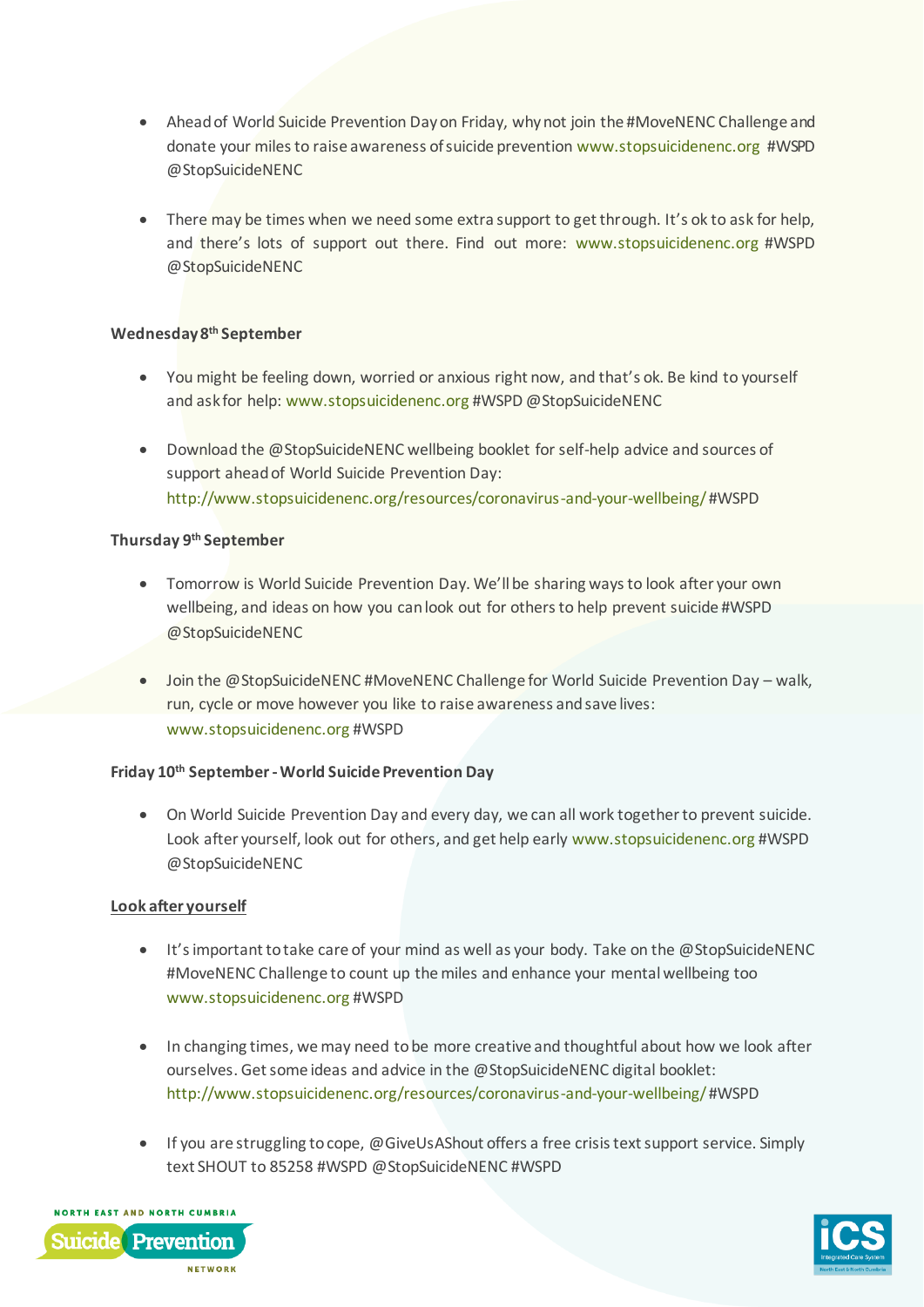- It's important to have open discussions about mental health. Find out how to make your own safety plan and encourage others to do the same[: www.stayingsafe.net/](http://www.stayingsafe.net/) #WSPD @StopSuicideNENC
- Suicide is preventable. There is always a way through tough times. Read stories of hope and recovery on the @StopSuicideNENC website[: www.stopsuicidenenc.org](http://www.stopsuicidenenc.org/) #WSPD

#### **Look out for others**

- Are you worried about someone? It can be difficult and upsetting if you care about someone who is struggling with their mental health. Search for sources of support and advice: <http://www.stopsuicidenenc.org/visitor/concerned/>#WSPD @StopSuicideNENC
- Enquire about a @StopSuicideNENC Resource Tin for your workplace or community setting, which contains info and advice for suicide and self-harm prevention: <http://www.stopsuicidenenc.org/tins> #WMHD
- We can all play a role in helping people whose mental health and wellbeing is at risk. Showing you care, offering support and a listening ear can all go a long way: <http://www.stopsuicidenenc.org/resources/coronavirus-and-your-wellbeing/>#WSPD @StopSuicideNENC
- Encourage friends and colleagues to join you in the @StopSuicideNENC #MoveNENC Challenge to help improve their physical and mental wellbeing as the days get shorter [www.stopsuicidenenc.org](http://www.stopsuicidenenc.org/) #WSPD @StopSuicideNENC
- One of the most important things you have to offer right now is your time. Make contact with others, reach out, check-in and show you care: <http://www.stopsuicidenenc.org/resources/coronavirus-and-your-wellbeing/>#WSPD @StopSuicideNENC

#### **Get help early**

- Whether you are struggling to cope with difficult emotions, or are having thoughts of suicide, there is hope and you are not alone[: www.stopsuicidenenc.org](http://www.stopsuicidenenc.org/) #WSPD @StopSuicideNENC
- If you feel overwhelmed by difficult feelings, then reach out for professional help. It's OK to ask for more support to see you through this difficult time[: www.stopsuicidenenc.org/](http://www.stopsuicidenenc.org/) #WSPD @StopSuicideNENC
- Trust your gut instincts. If you are at all concerned that someone is having thoughts of suicide: ASK them directly - LISTEN compassionately - GET HELP early: [www.stopsuicidenenc.org/](http://www.stopsuicidenenc.org/) #WSPD @StopSuicideNENC



**NETWORK** 

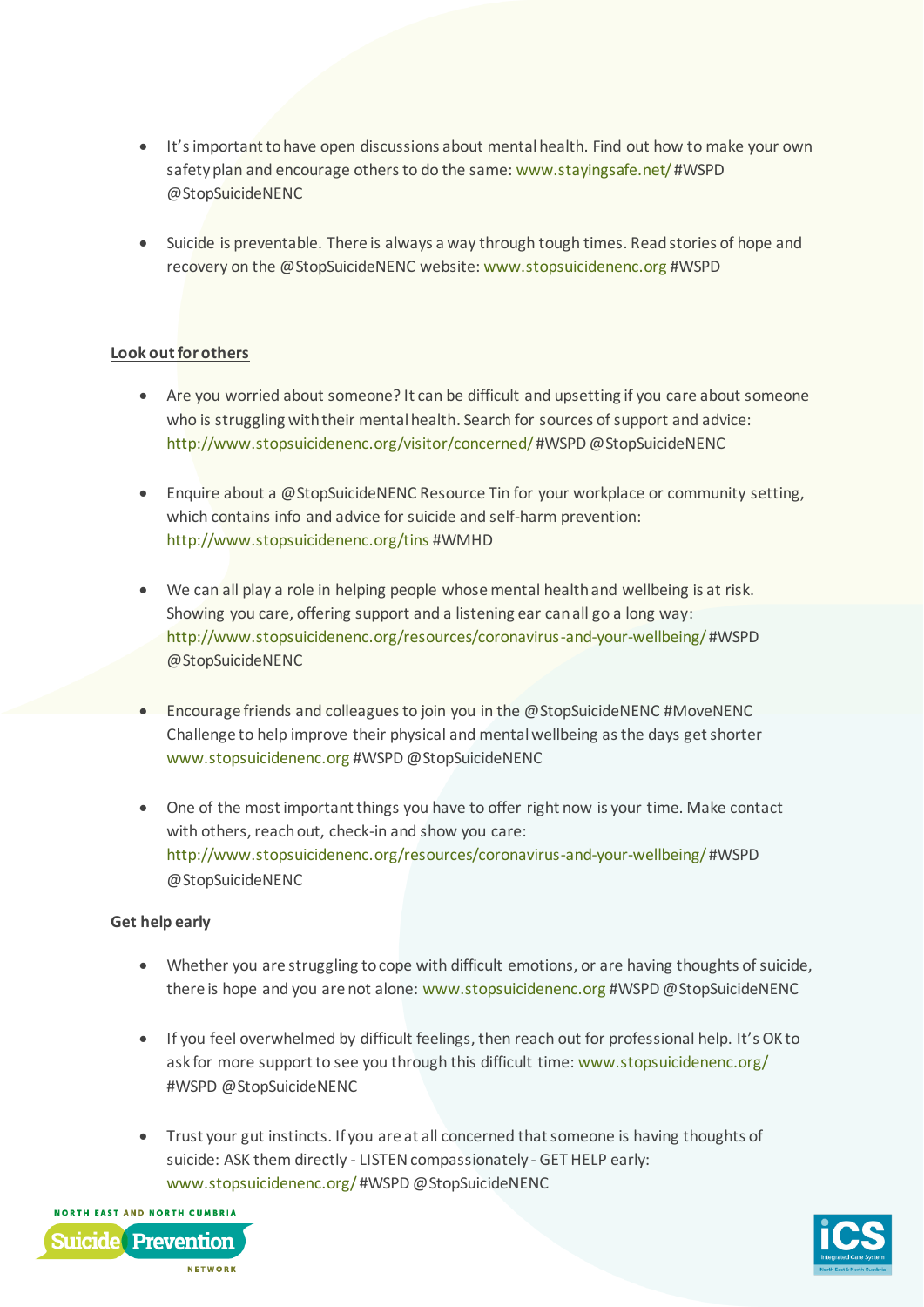- There are sources of support listed on the @StopSuicideNENC Resource Tins, which contain lots of advice and info for suicide prevention. Have you got one in your workplace yet? [www.stopsuicidenenc.org/tins](http://www.stopsuicidenenc.org/tins) #WSPD
- It's a common myth that talking to someone about suicide will 'put the idea in their head'. In fact, having an open conversation can be a vital first step to getting help. Learn more with @Zer0Suicide training[: https://www.zerosuicidealliance.com/training](https://www.zerosuicidealliance.com/training) #WSPD @StopSuicideNENC

#### **To close the day**

- Light a candle at 8pm this evening to remember all those lost to suicide around the world #WSPD @StopSuicideNENC
- Thank you for taking actions today to help prevent suicide and support those affected. Follow @StopSuicideNENC to keep informed about suicide prevention activity across the North East and North Cumbria [www.stopsuicidenenc.org](http://www.stopsuicidenenc.org/) #WSPD

## **#MoveNENC Challenge**

The Suicide Prevention Network is joining the IASP (International Association for Suicide Prevention) virtual global cycle with our own #**MoveNENC** Challenge beginning on World Suicide Prevention Day as part of our **Creating Hope Through Action** campaign.

Starting on **10th September** until **10th October,** we will be on the move - cycling, walking, running or moving in any way you prefer – to help raise awareness of how to help prevent suicide, reduce the stigma, and start a conversation that might just help save lives.

We hope that Network members, their friends and families, and people from across our communities will join us – anywhere and anytime between these dates - so that we can do as many miles as possible.

The Network will be actively promoting the challenge across our social media accounts for the duration. There is more information about the challenge and how you can get involved and promote within your organisation on our websit[e www.stopsuicidenenc.org](http://www.stopsuicidenenc.org/).

## **Follow-up activity**

It is a good idea to stress to your audience that suicide prevention isn't just about World Suicide Prevention Day, and that there are things we can do all year round to help prevent suicide. We would suggest following up your WSPD activity with some themed days of social media content the week after the  $10<sup>th</sup>$  in order to remind people of the key messages from the day and encourage ongoing action.



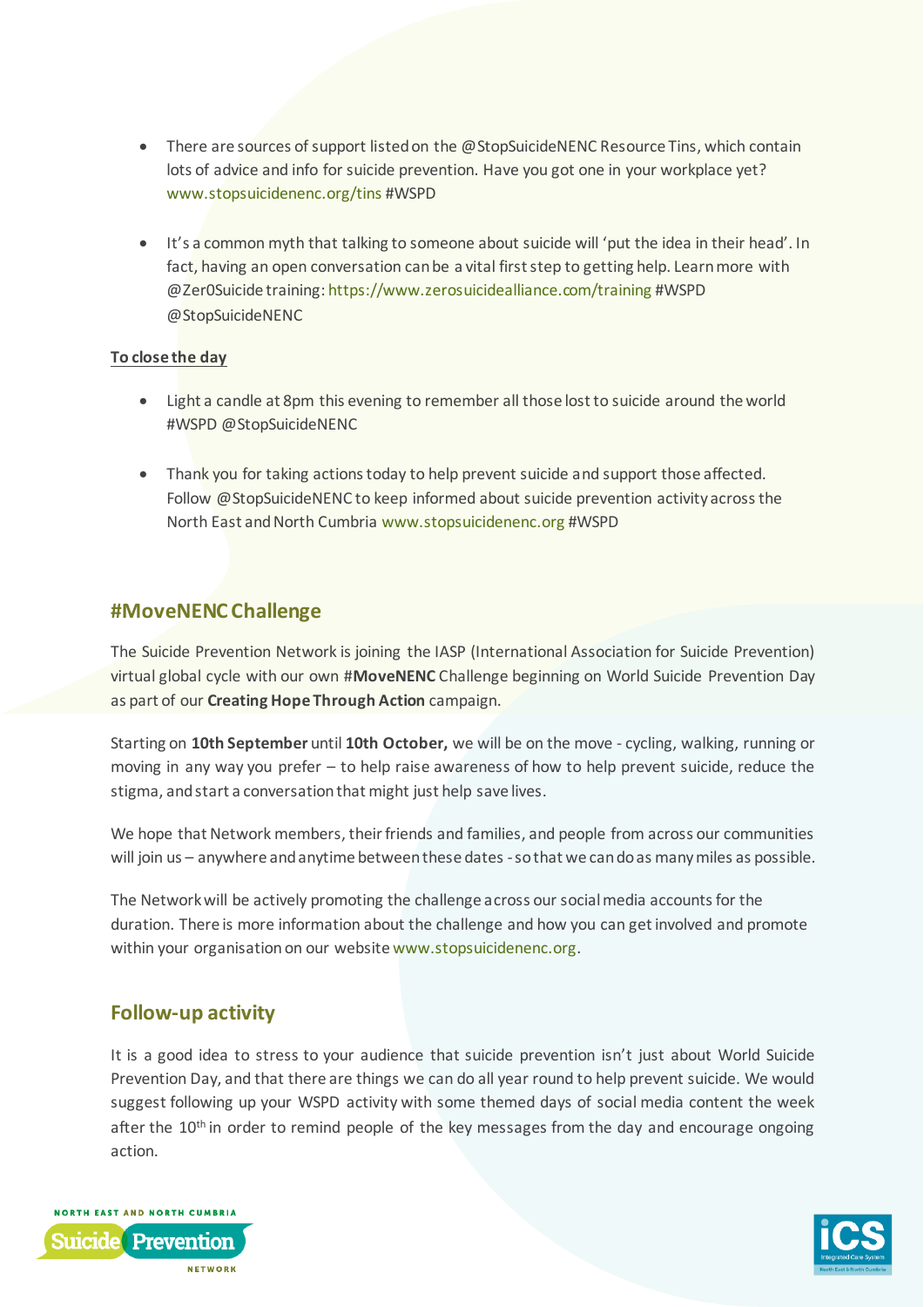An introductory tweet on each day can be followed by copying some suggested messages from each relevant theme above.

#### **Theme day 1 – Monday 13th September:** Look after yourself

- There was a lot to take in on World Suicide Prevention Day last week, and suicide prevention doesn't all happen in one day, so this week we'll be sharing more tips and advice for taking action for yourself and others #WSPD @StopSuicideNENC
- Today we'll be focusing on looking after for yourself and your own mental wellbeing. Are you ok? @StopSuicideNENC

#### **Theme day 2 – Wednesday 15 th September:** Look out for others

• Following World Suicide Prevention Day last week, today we're focusing on how to look out for others and what to do if you're worried about someone. Everyone can play an active part in preventing suicide. @StopSuicideNENC

#### **Theme day 3 – Friday 17 th September:** Get help early

• There is lots of advice and support available if you or someone you know is struggling with their mental health. Today we will be focusing on how to get help early to prevent suicide. @StopSuicideNENC

## **Template copy for newsletters, websites and other publications**

World Suicide Prevention Day, observed on 10th September each year, is an opportunity to focus public attention on what we can all do to help prevent suicide. The North East and North Cumbria Suicide Prevention Network will be publicising actions that individuals and organisations can take to help prevent suicides.

The Network's campaign for World Suicide Prevention Day this year will focus on how people can look after themselves, look out for others, and get help early. They will also be hosting virtual live event on the international theme for the day of *Creating Hope Through Action*.

Additionally, the Suicide Prevention Network is joining the IASP (International Association for Suicide Prevention) virtual global cycle with their own #MoveNENC Challenge beginning on World Suicide Prevention Day and ending on World Mental Health Day on 10<sup>th</sup> October.

Participants in the challenge are asked to cycle, walk, run or move in any way they prefer, to help raise awareness of how to help prevent suicide, reduce the stigma, and start a conversation that might just help save lives.

Network members, their friends and families, and people from across local communities are encouraged to join in – anywhere and anytime between these dates -so that as many miles as possible are collectively completed.